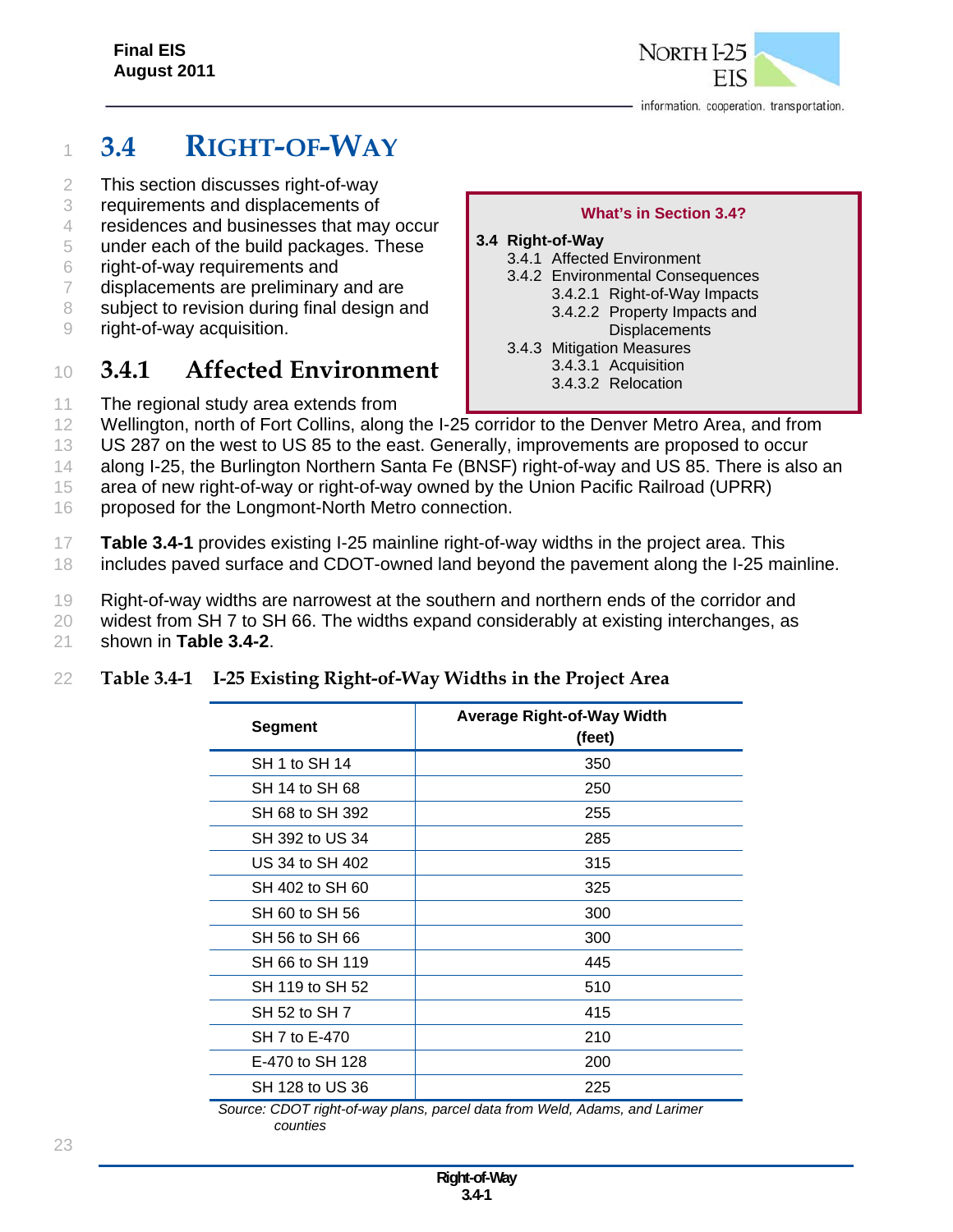

| Location                    | Average Interchange Width<br>(feet) |  |
|-----------------------------|-------------------------------------|--|
| SH <sub>1</sub>             | 850                                 |  |
| <b>SH 14</b>                | 1,750                               |  |
| <b>LCR 50</b>               | 1,300                               |  |
| Prospect Road               | 1,500                               |  |
| <b>SH 68</b>                | 1,875                               |  |
| <b>LCR 36</b>               | 750                                 |  |
| <b>SH 392</b>               | 1,125                               |  |
| <b>Crossroads Boulevard</b> | 1,150                               |  |
| <b>US 34</b>                | 1,675                               |  |
| <b>SH 402</b>               | 875                                 |  |
| <b>SH 60</b>                | 600                                 |  |
| <b>SH 56</b>                | 800                                 |  |
| <b>WCR 38</b>               | 800                                 |  |
| <b>WCR 34</b>               | 1,125                               |  |
| <b>SH 66</b>                | 800                                 |  |
| <b>SH 119</b>               | 1,125                               |  |
| <b>SH 52</b>                | 1,650                               |  |
| WCR <sub>8</sub>            | 1,300                               |  |
| SH <sub>7</sub>             | 1,000                               |  |
| E-470                       | 1,125                               |  |
| 136th Avenue                | 1,125                               |  |
| 120th Avenue                | 925                                 |  |
| 104th Avenue                | 650                                 |  |
| Thornton Parkway            | 725                                 |  |
| 84th Avenue                 | 825                                 |  |
| <b>US36</b>                 | 1,625                               |  |

# 1 **Table 3.4-2 I-25 Existing Interchange Widths in the Project Area**

*Source: CDOT right-of-way plans, parcel data from Weld, Adams, and Larimer counties* 

2 **Table 3.4-3** shows the existing BNSF rail corridor width parallel to US 287. This includes the

3 railroad bed and railroad-owned land beyond the bed.

### 4 **Table 3.4-3 Existing BNSF Rail Corridor Widths Parallel to US 287**

| (feet) |
|--------|
| 100    |
| 105    |
| 125    |
| 135    |
| 100    |
| 115    |
| 80     |
|        |

*Source: Parcel data from Weld, Adams, and Larimer counties*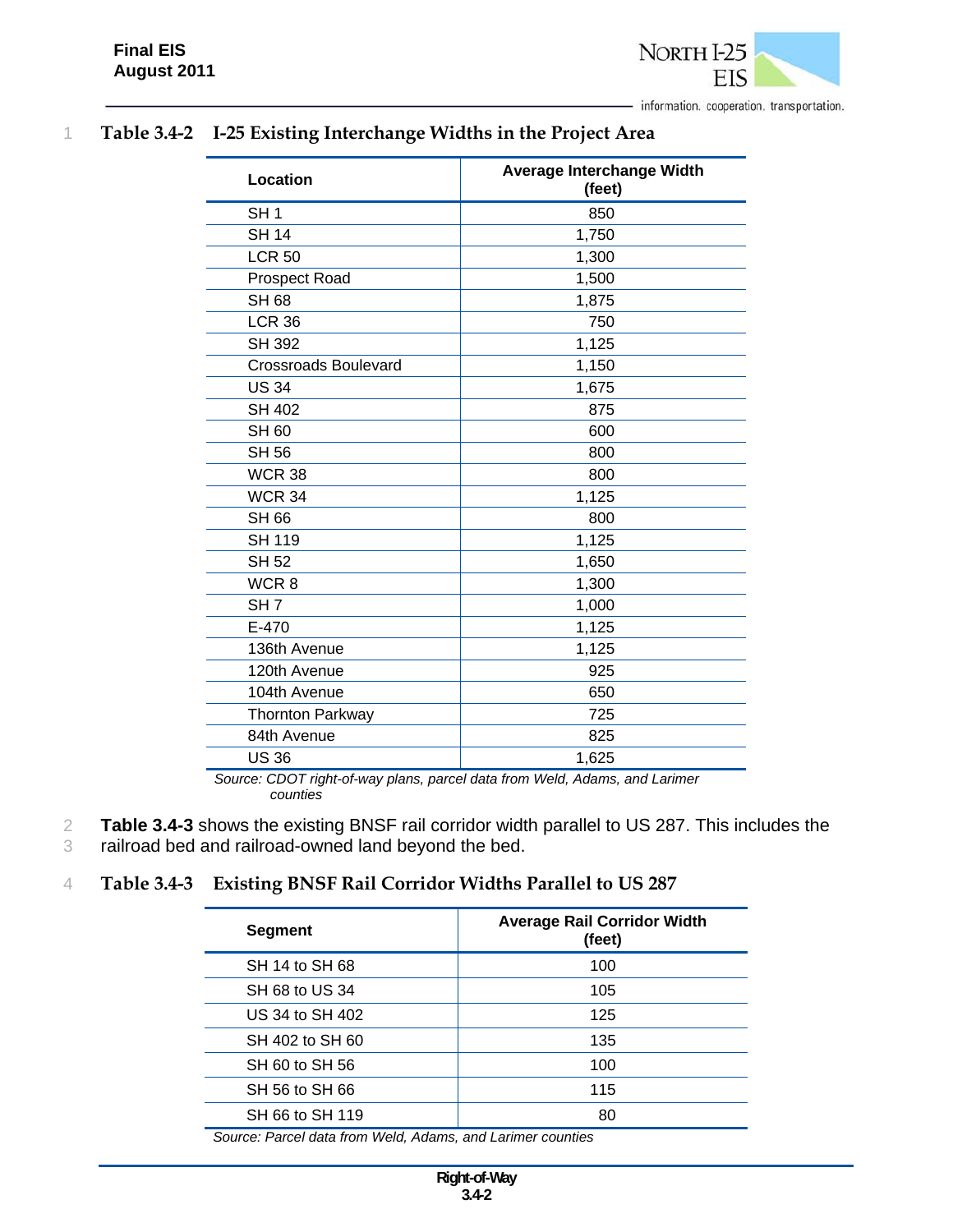

- The BNSF rail corridor shares right-of-way with streets in some locations. **Table 3.4-4** shows
- the existing UPRR rail corridor width in the project area.

# **Table 3.4-4 Existing UPRR Right-of-Way Widths for Commuter Rail Alignment at Connection to North Metro Line**

| <b>Average Rail Corridor Widths</b> |  |
|-------------------------------------|--|
| (feet)                              |  |
| 130                                 |  |
| 100                                 |  |
| 90                                  |  |
| 215                                 |  |
|                                     |  |

*Source: Parcel data from Weld, Adams, and Larimer counties* 

As described in **Chapter 2** *Alternatives*, numerous facilities such as stations and maintenance

facilities for the various transit service types are included in the build packages. The right-of-

way acreage and displacement impacts for these facilities are summarized in **Section 3.4.2**.

Property acquisition along the US 85 corridor would generally be limited to commuter bus

 stations and a maintenance facility. Commuter bus queue jumps would be located at various signalized intersections along US 85 and US 34. The proposed design of the queue jumps

would not require acquisition of additional right-of-way.

# **3.4.2 Environmental Consequences**

 The implementation of any of the build alternatives would require acquisition of property for 14 additional right-of-way and the displacement of some occupants. This section summarizes the impacts associated with the No-Action Alternative and each of the build packages. Impacts are summarized in two categories:

- **Right-of-Way Impacts.** Right-of-way impacts describe the total amount of physical land (in acreage) that would be required as additional right-of-way for each build package. Right-of-way needs are identified by build package component.
- **Property Impacts and Displacements.** Impacted properties include those properties where a build package would result in a partial or total acquisition of the property or modify access to the property. Access modifications include changing the locations of existing access to certain streets and providing new access from different streets. Displacements occur where the impacts are substantial. Displaced occupants are eligible for relocation benefits. Property impacts and displacements are identified by build package component.
- All agricultural, residential, industrial, and commercial land uses and ownership information are 27 reported using 2006 data and do not consider future development or ownership changes that might occur prior to right-of-way acquisition for the proposed action.
-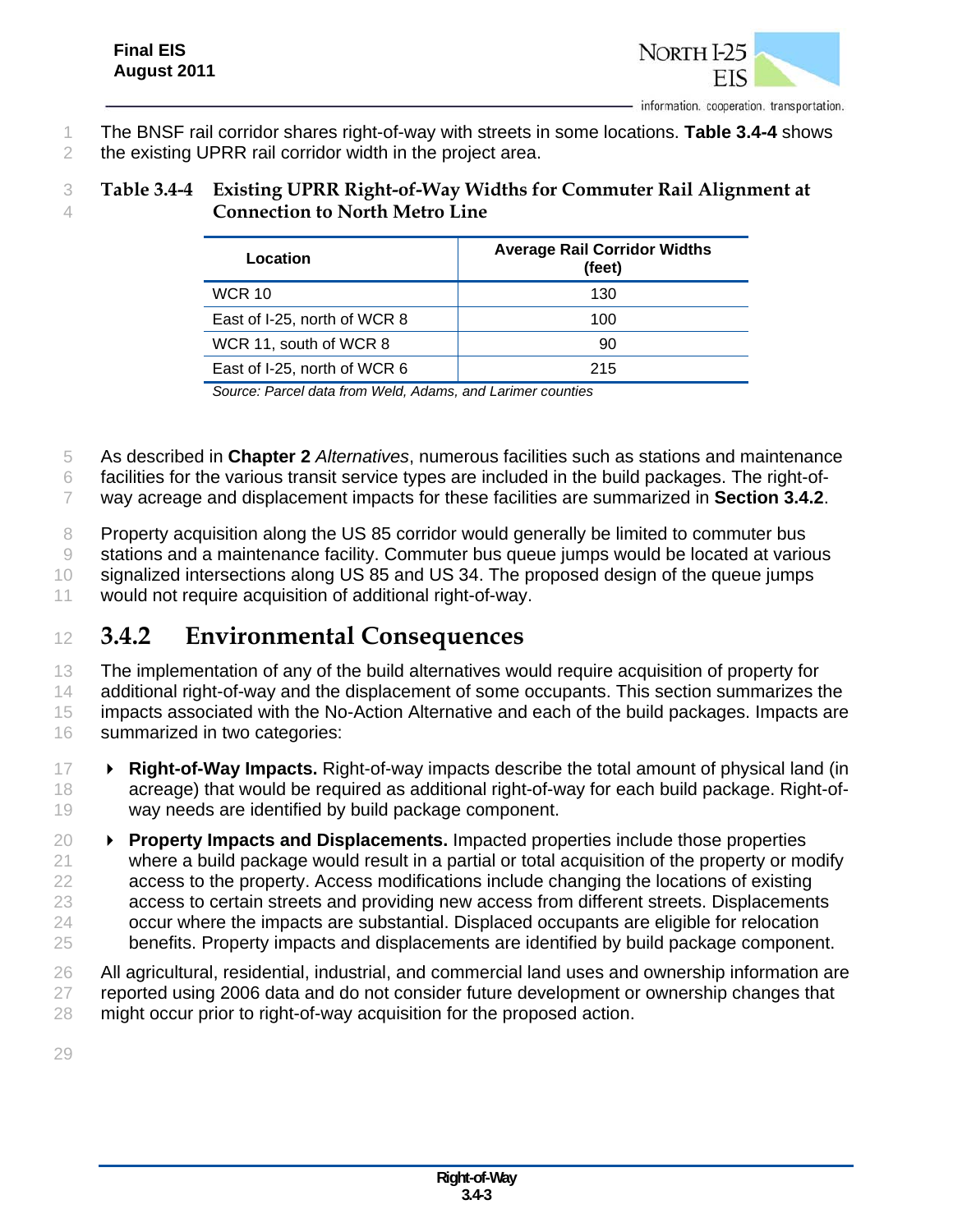

# 1 **3.4.2.1 RIGHT-OF-WAY IMPACTS**

### 2 *No-Action Alternative*

3 The No-Action Alternative would not include major changes from the existing conditions, and

- 4 so would not require acquisition of property or any relocations. However, safety and
- 5 maintenance improvements would need to be constructed if no build alternative was
- 6 constructed. No-Action Alternative improvements include bridge and pavement replacement or
- 7 rehabilitation and minor safety modifications within existing right-of-way.

# 8 *Package A*

9 Package A includes construction of additional general purpose and auxiliary lanes on I-25 and

10 implementation of commuter rail and bus service. **Table 3.4-5** summarizes the additional

11 amount of right-of-way needed for Package A highway and transit components.

### 12 **Table 3.4-5 Additional Right-of-Way Needed for Package A**

| Package A: General Purpose Lanes + Commuter Rail and Bus |              |  |
|----------------------------------------------------------|--------------|--|
| <b>Component</b>                                         | ROW (acres)* |  |
| <b>Package A Highway Components</b>                      |              |  |
| SH 1 to SH 14<br>A-H1 - Safety Improvements:             | 81           |  |
| A-H2 - General Purpose Lanes: SH 14 to SH 60             | 406          |  |
| A-H3 - General Purpose Lanes: SH 60 to E-470             | 231          |  |
| A-H4 - Structure Upgrades:<br>E-470 to US 36             |              |  |
| <b>Total Package A Highway</b>                           | 719          |  |
| <b>Package A Transit Components</b>                      |              |  |
| A-T1 - Commuter Rail: Fort Collins to Longmont           | 165          |  |
| A-T2 - Commuter Rail: Longmont to North Metro            | 166          |  |
| A-T3 - Commuter Bus: Greeley to Denver                   | 18           |  |
| A-T4 - Commuter Bus: Greeley to DIA                      | 0            |  |
| <b>Total Package A Transit</b>                           | 349          |  |
| <b>Total ROW for Package A</b>                           | 1,068        |  |

\* Includes partial acquisitions and displacements.

*Source: County GIS and engineering data and North I-25 design footprint for EIS alternatives* 

### 13 *Package B*

14 Package B includes construction of tolled express lanes on I-25 and implementation of bus rapid

15 transit service. **Table 3.4-6** summarizes the additional amount of right-of-way needed for

16 Package B highway and transit components.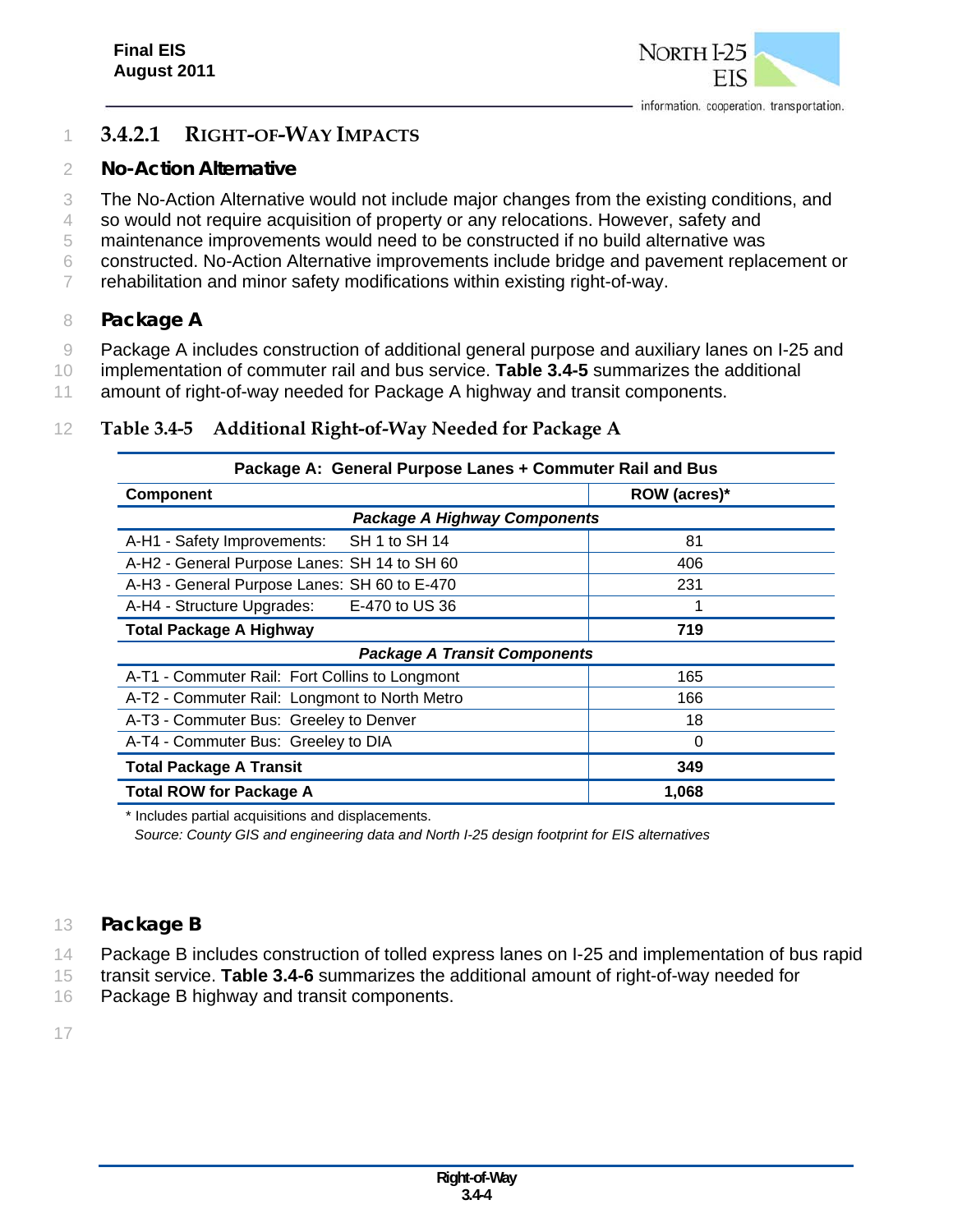

# 1 **Table 3.4-6 Additional Right-of-Way Needed for Package B**

| Package B: Tolled Express Lanes + Bus Rapid Transit |              |  |  |
|-----------------------------------------------------|--------------|--|--|
| <b>Component</b>                                    | ROW (acres)* |  |  |
| <b>Package B Highway Components</b>                 |              |  |  |
| SH 1 to SH 14<br>B-H1 - Safety Improvements:        | 81           |  |  |
| B-H2 - Add Tolled Express Lanes: SH 14 to SH 60     | 465          |  |  |
| B-H3 - Add Tolled Express Lanes: SH 60 to E-470     | 236          |  |  |
| B-H4 - Add Tolled Express Lanes: E-470 to US 36     | 51           |  |  |
| <b>Total Package B Highway</b>                      | 833          |  |  |
| <b>Package B Transit Components</b>                 |              |  |  |
| B-T1 - BRT: Fort Collins/Greeley to Denver          | 80           |  |  |
| B-T2 - BRT: Fort Collins to DIA                     | 0            |  |  |
| <b>Total Package B Transit</b>                      | 80           |  |  |
| <b>Total ROW for Package B</b>                      | 913          |  |  |

\* Includes partial acquisitions and displacements.

*Source: County GIS and engineering data and North I-25 design footprint for EIS alternatives* 

#### 2 *Preferred Alternative*

3 The Preferred Alternative includes construction of additional general purpose and auxiliary lanes

4 on I-25 and implementation of commuter rail and bus service. **Table 3.4-7** summarizes the

5 additional amount of right-of-way needed for Preferred Alternative highway and transit

6 components.

#### 7 **Table 3.4-7 Additional Right-of-Way Needed for Preferred Alternative**

| Preferred Alternative: General Purpose Lanes + Commuter Rail and Bus |              |  |  |
|----------------------------------------------------------------------|--------------|--|--|
| <b>Preferred Alternative Highway Improvements</b>                    | ROW (acres)* |  |  |
| SH 1 to SH 14                                                        | 68           |  |  |
| SH 14 to SH 60                                                       | 351          |  |  |
| SH 60 to E-470                                                       | 173          |  |  |
| E-470 to US 36                                                       | 43           |  |  |
| <b>Total Preferred Alternative Highway</b>                           | 635          |  |  |
| <b>Preferred Alternative Transit Improvements</b>                    | ROW (acres)* |  |  |
| Commuter Rail: Fort Collins to Longmont                              | 77           |  |  |
| Commuter Rail: Longmont to North Metro                               | 129          |  |  |
| Commuter Bus: Greeley to Denver                                      | 14           |  |  |
| Commuter Bus: Greeley to DIA                                         | 0            |  |  |
| I-25 Express Bus: Fort Collins to Denver                             | 34           |  |  |
| <b>Total Preferred Alternative Transit</b>                           | 254          |  |  |
| <b>Total ROW for Preferred Alternative</b>                           | 889          |  |  |

\* Includes partial acquisitions and displacements.

*Source: County GIS and engineering data and North I-25 design footprint for EIS alternatives*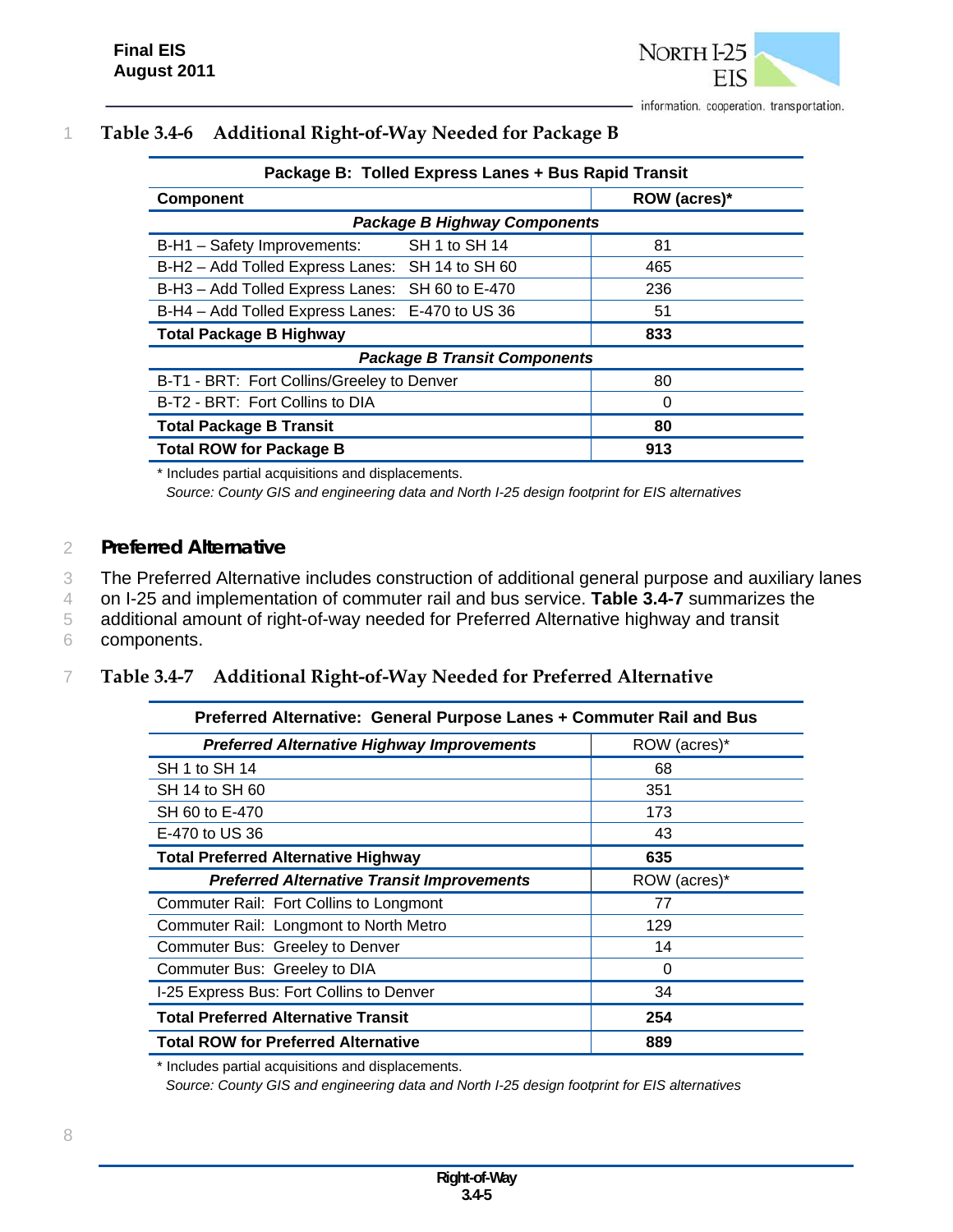

- 1 *Comparison of Package A, Package B, and the Preferred Alternative Right-of-Way*  2 *Impacts*
- 3 **Table 3.4-5**, **Table 3.4-6**, and **Table 3.4-7** summarize the approximate amounts of right-of-way

4 that would need to be acquired for Packages A, B, and the Preferred Alternative. As these

- 5 tables show, Package A would require the greatest amount of right-of-way acquisition,
- 6 approximately 155 acres more than Package B and 179 acres more than the Preferred
- 7 Alternative. This difference is in part attributed to the inclusion of the commuter rail component
- 8 in Package A.

### 9 **3.4.2.2 PROPERTY IMPACTS AND DISPLACEMENTS**

- 10 *No-Action Alternative*
- 11 The No-Action Alternative would not require acquisition of property nor relocations
- 12 (see **Section 3.4.2.1**).
- 13 *Package A*
- 14 **Table 3.4-8** summarizes Package A property displacement information by highway and transit

15 components, including the number of business and residential property relocations involved

16 and impacted acreage. **Figure 3.4-1** displays Package A business and residential property

17 displacement totals graphically by component.

- 18 Where access to business and residential properties must be modified, reasonable access will 19 be provided. Access modifications will be confirmed during final design.
- 20 The impacted acreage in **Table 3.4-8** is for property displacements only. The right-of-way
- 21 acreage in **Tables 3.4-5**, **3.4-6**, and **3.4-7** are for all property impacts, including displacements

22 and partial takes.

#### 23 **Table 3.4-8 Property Displacements for Package A**

| Package A: General Purpose Lanes + Commuter Rail and Bus |                                     |                                       |                                          |
|----------------------------------------------------------|-------------------------------------|---------------------------------------|------------------------------------------|
| <b>Component</b>                                         |                                     | <b>Business</b><br><b>Relocations</b> | <b>Residential</b><br><b>Relocations</b> |
|                                                          | <b>Package A Highway Components</b> |                                       |                                          |
| A-H1 - Safety Improvements:                              | SH 1 to SH 14                       | 0                                     | 4                                        |
| A-H2 - General Purpose Improvements: SH 14 to SH 60      |                                     | 11                                    | 14                                       |
| A-H3 - General Purpose Improvements: SH 60 to E-470      |                                     |                                       | 5                                        |
| A-H4 - Structure Upgrades:                               | E-470 to US 36                      | $\Omega$                              | $\Omega$                                 |
| <b>Total Package A Highway</b>                           |                                     | 12                                    | 23                                       |
| <b>Package A Transit Components</b>                      |                                     |                                       |                                          |
| A-T1 - Commuter Rail: Fort Collins to Longmont           |                                     | 15                                    | 18                                       |
| A-T2 - Commuter Rail: Longmont to North Metro            |                                     |                                       | 17                                       |
| A-T3 - Commuter Bus: Greeley to Denver                   |                                     | 5                                     |                                          |
| A-T4 - Commuter Bus: Greeley to DIA                      |                                     | $\Omega$                              | $\Omega$                                 |
| <b>Total Package A Transit</b>                           |                                     | 21                                    | 36                                       |
| <b>Total for Package A</b>                               |                                     | 33                                    | 59                                       |

*Source: County GIS and engineering data and North I-25 design footprint for EIS alternatives*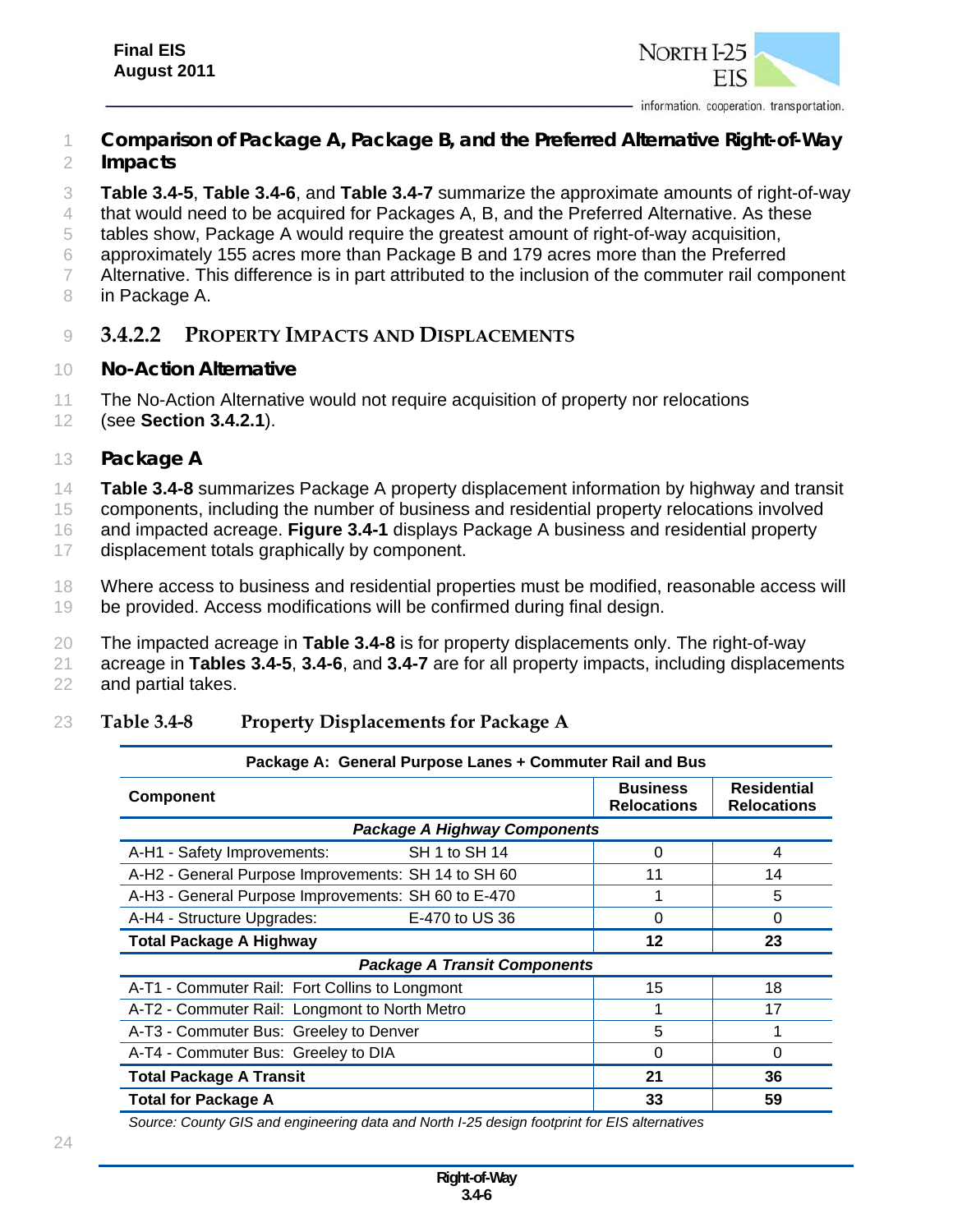

- **Residential Displacements. Figure 3.4-1** shows the general location of Package A property displacements by highway and transit components, including residential displacements. As the figure shows, residential displacements in the A-H1 highway component are irregularly located along the corridor in Weld County. Residential displacements in the A-H2 highway component are located in Larimer and Weld counties along the I-25 corridor from US 34 south to CR 16. Residential displacements in the A-H3 highway component are along I-25 at locations in the Johnstown area.
- 

As **Figure 3.4-1** shows, residential displacements in the A-T1 transit component are

concentrated adjacent to the existing BNSF right-of-way in the City of Longmont. These homes

- were constructed in the early 1900s to mid-1970s. A concentration of displacements is found
- along SH 7 in the A-T2 transit component in rural Boulder County, and along CR 7 between
- SH 119 and SH 52. The one residential displacement in the A-T3 transit component is along US 85 in Evans.
- **Business Displacements. Figure 3.4-1** shows the general location of Package A property
- displacements by highway and transit component, including business displacements. Business
- displacements in the A-H2 highway component are located through Larimer County along the
- 17 I-25 corridor. The one business displacement in the A-H3 highway component is at the
- I-25/WCR 34 interchange.
-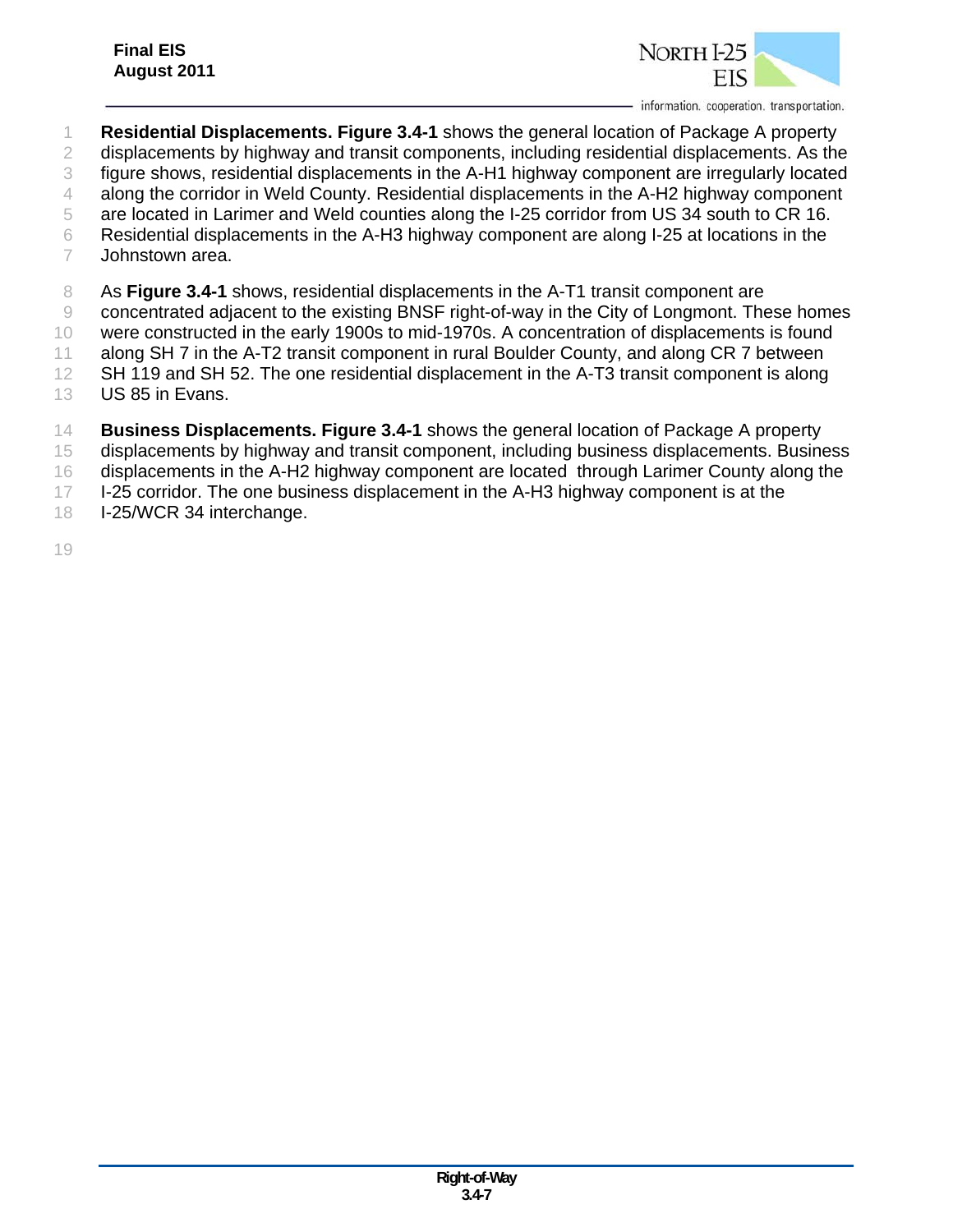NORTH<sub>I</sub>-25 EIS

information. cooperation. transportation.

2

# 1 **Figure 3.4-1 Package A Displacements**

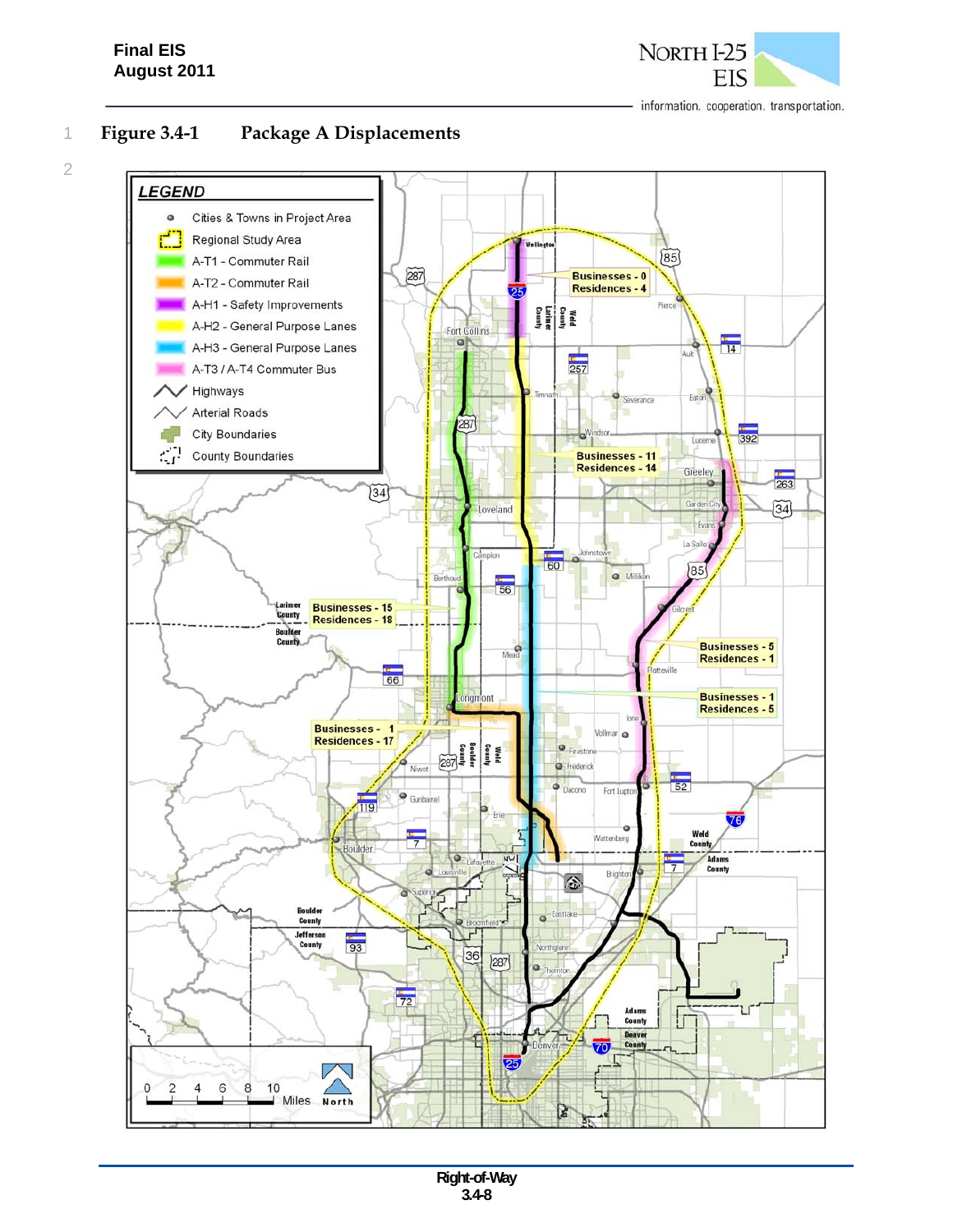

### 1 *Package B*

2 **Table 3.4-9** summarizes Package B property displacement information by highway and transit

3 components, including the number of business and residential property relocations involved

- 4 and impacted acreage. **Figure 3.4-2** displays Package B business and residential property
- 5 displacement totals graphically for each highway component.

## 6 **Table 3.4-9 Property Displacements for Package B**

| Package B: Tolled Express Lanes + Bus Rapid Transit |                                       |                                          |
|-----------------------------------------------------|---------------------------------------|------------------------------------------|
| <b>Component</b>                                    | <b>Business</b><br><b>Relocations</b> | <b>Residential</b><br><b>Relocations</b> |
| <b>Package B Highway Components</b>                 |                                       |                                          |
| SH 1 to SH 14<br>B-H1 - Safety Improvements:        | 0                                     | 4                                        |
| B-H2 - Tolled Express Lanes:<br>SH 14 to SH 60      | 13                                    | 15                                       |
| B-H3 - Tolled Express Lanes:<br>SH 60 to E-470      | 2                                     | 5                                        |
| B-H4 - Tolled Express Lanes:<br>E-470 to US 36      | 0                                     | 0                                        |
| <b>Total Package B Highway</b>                      | 15                                    | 24                                       |
| <b>Package B Transit Components</b>                 |                                       |                                          |
| B-T1 - BRT: Fort Collins/Greeley to 120th           | 1                                     | $\Omega$                                 |
| B-T2 - BRT: Fort Collins to DIA                     | 0                                     | 0                                        |
| <b>Total Package B Transit</b>                      |                                       | O                                        |
| <b>Total for Package B</b>                          | 16                                    | 24                                       |

*Source: County GIS and engineering data and North I-25 design footprint for EIS alternatives*

- 7 **Table 3.4-9** and **Figure 3.4-2** summarize Package B property displacements. Right-of-way
- 8 displacement needs for B-H2 and B-H3 tolled express lanes would be similar to those needed
- 9 for A-H2 and A-H3 general purpose lanes.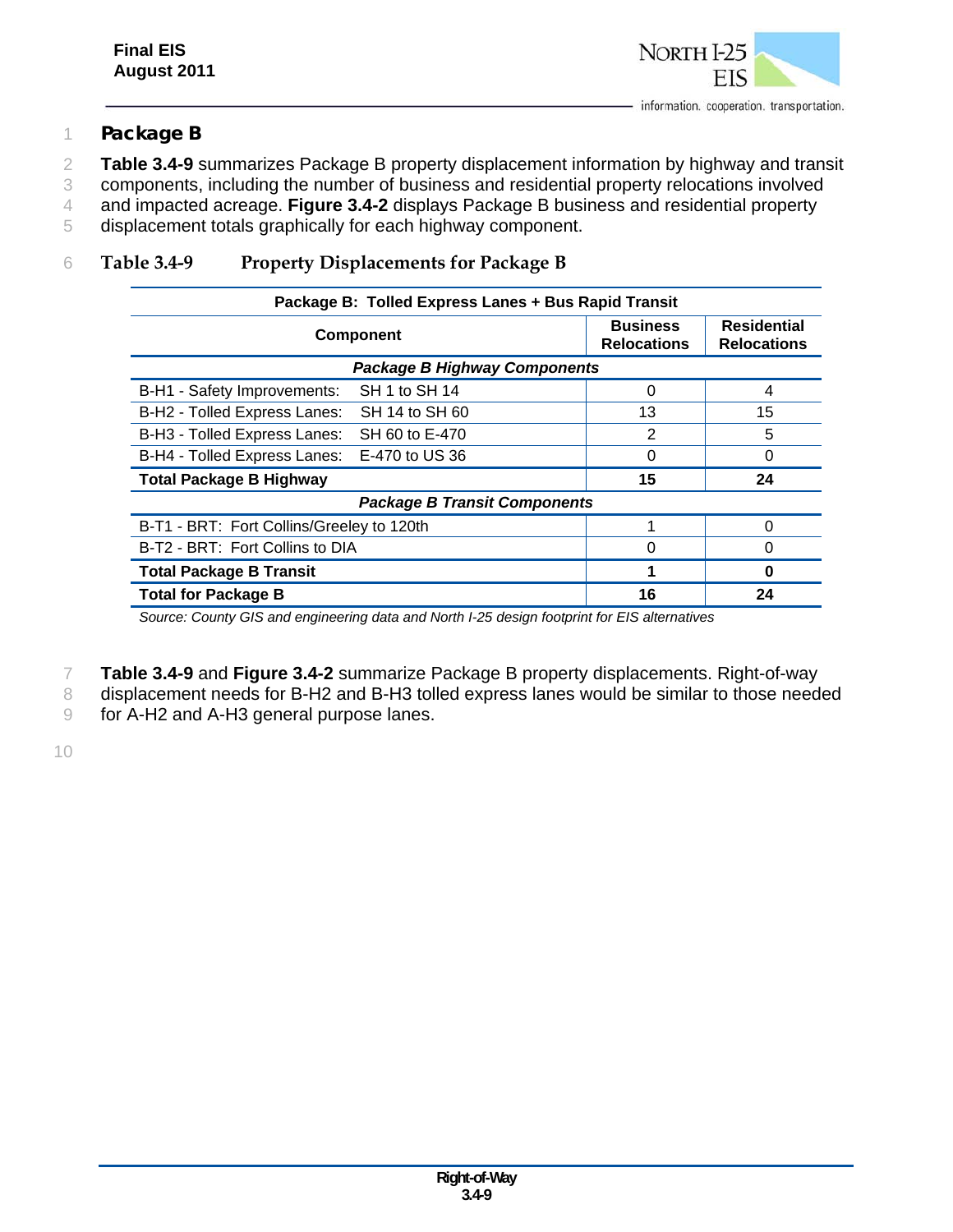## **Final EIS August 2011**

information. cooperation. transportation.

2

# 1 **Figure 3.4-2 Package B Displacements**



NORTH I-25 **FIS**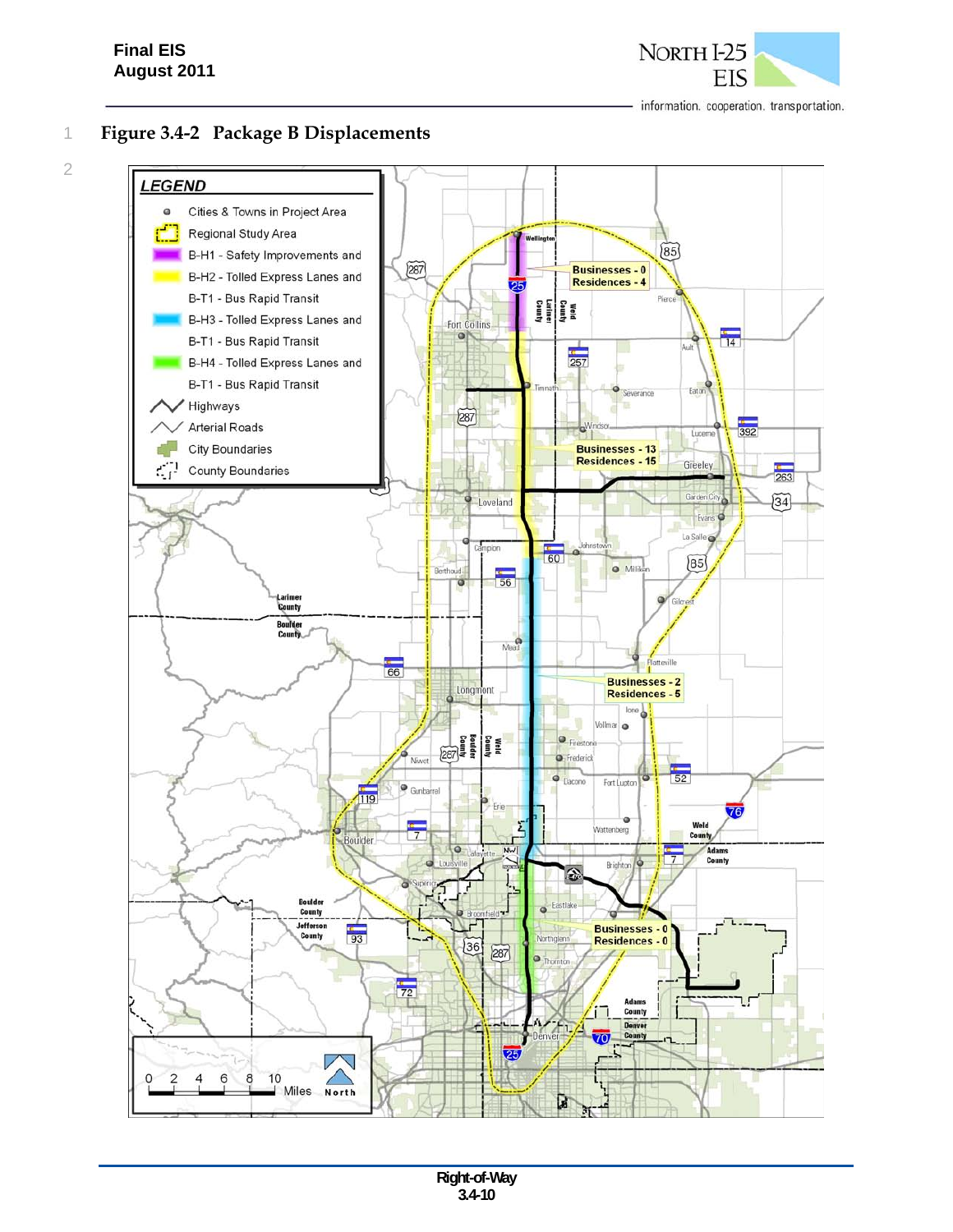

### 1 *Preferred Alternative*

2 **Table 3.4-10** summarizes Preferred Alternative property displacement information by highway

3 and transit components, including the number of business and residential property relocations 4 involved and impacted acreage. **Figure 3.4-3** displays Preferred Alternative business and

5 residential displacement totals graphically for each highway component.

### 6 **Table 3.4-10 Property Displacements for Preferred Alternative**

| Preferred Alternative: General Purpose Lanes + Commuter Rail and Bus |                                       |                                          |
|----------------------------------------------------------------------|---------------------------------------|------------------------------------------|
| <b>Improvements</b>                                                  | <b>Business</b><br><b>Relocations</b> | <b>Residential</b><br><b>Relocations</b> |
| <b>Preferred Alternative Highway Improvements</b>                    |                                       |                                          |
| SH 1 to SH 14                                                        | 0                                     | 3                                        |
| SH 14 to SH 60                                                       | 9                                     | 15                                       |
| SH 60 to E-470                                                       |                                       | 2                                        |
| E-470 to US 36                                                       | 0                                     | O                                        |
| <b>Total Preferred Alternative Highway</b>                           | 10                                    | 20                                       |
| <b>Preferred Alternative Transit Improvements</b>                    |                                       |                                          |
| Commuter Rail: Fort Collins to Longmont                              | 8                                     | 14                                       |
| Commuter Rail: Longmont to North Metro                               |                                       | 17                                       |
| Commuter Bus: Greeley to Denver                                      | 4                                     | $\Omega$                                 |
| Commuter Bus: Greeley to DIA                                         | 0                                     | O                                        |
| <b>Total Preferred Alternative Transit</b>                           | 13                                    | 31                                       |
| <b>Total for Preferred Alternative</b>                               | 23                                    | 51                                       |

*Source: County GIS and engineering data and North I-25 design footprint for EIS alternatives* 

7 **Residential Displacements. Figure 3.4-3** shows the general location of the Preferred

8 Alternative property displacements by highway and transit improvements, including residential

9 displacements. As the figure shows, residential displacements along the SH 1 to SH 14

10 highway improvements are irregularly located along the corridor in Weld County. Residential

11 displacements through the SH 14 to SH 60 highway improvements are located in Larimer and

12 Weld counties, scattered irregularly along the I-25 corridor. No Residential displacements are

13 located in the SH 60 to E-470 or the E-470 to US 36 highway improvement areas in the

14 Preferred Alternative.

15 **As Figure 3.4-3** shows, residential displacements along the Fort Collins to Longmont

16 commuter rail improvements are concentrated adjacent to the existing BNSF right-of-way in

17 the City of Longmont. These homes were constructed in the early 1900s to mid-1970s. A

18 concentration of displacements is found along SH 7 through the Longmont to North Metro

19 commuter rail improvements in rural Boulder County, and along CR 7 between SH 119 and

20 SH 52. No residential relocations are located through the US 85 Greeley to Denver 21 improvements.

22 **Business Displacements. Figure 3.4-3** shows the general location of the Preferred

23 Alternative property displacements by highway and transit improvement, including business

24 displacements. Business displacements in the SH 14 to SH 60 highway improvements are

25 located through Larimer County along the I-25 corridor. The one business displacement

26 through the SH 60 to E-470 highway improvements is located at the I-25/WCR 34 interchange.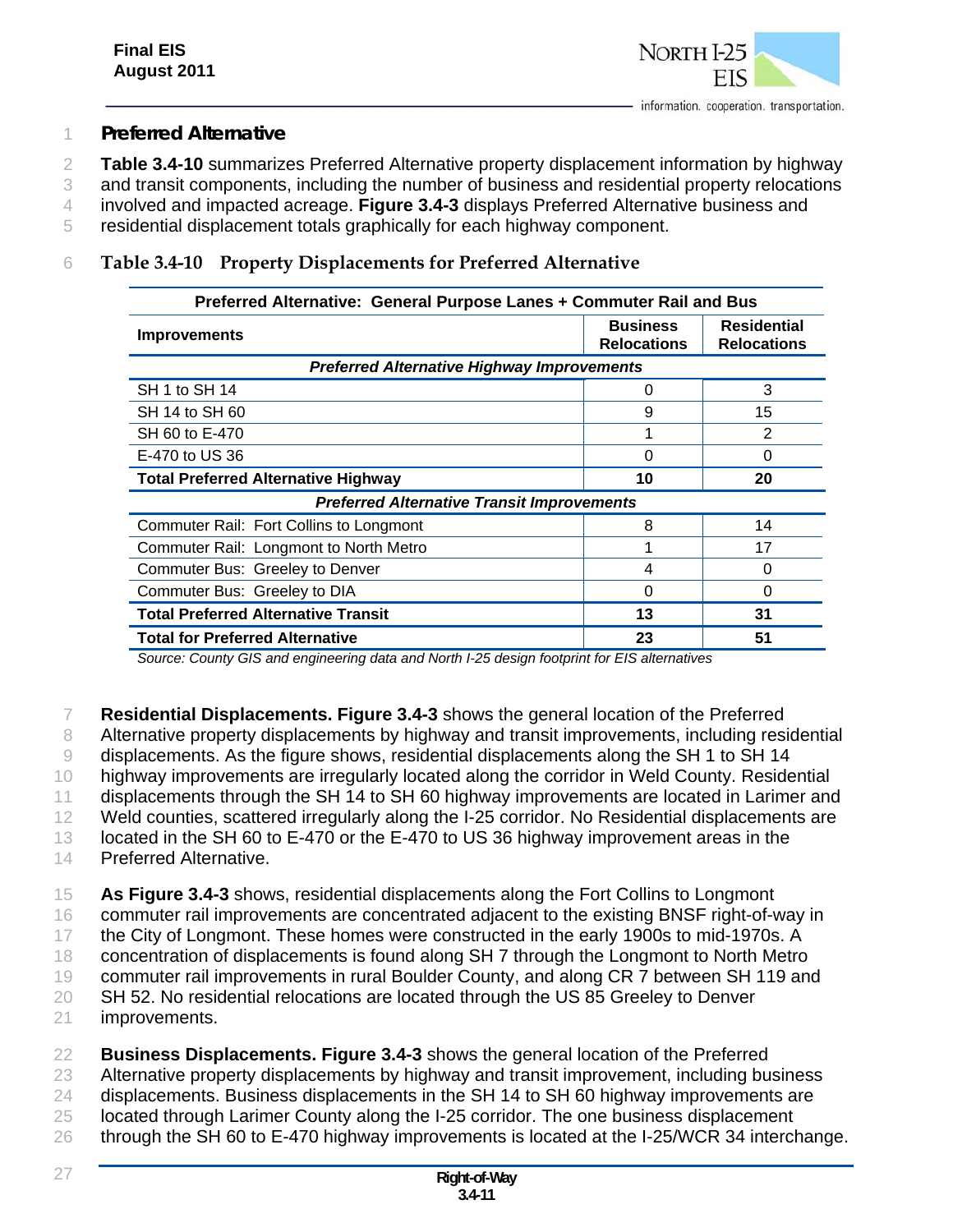## **Final EIS August 2011**

2



information. cooperation. transportation.

1 **Figure 3.4-3 Preferred Alternative Displacements** 

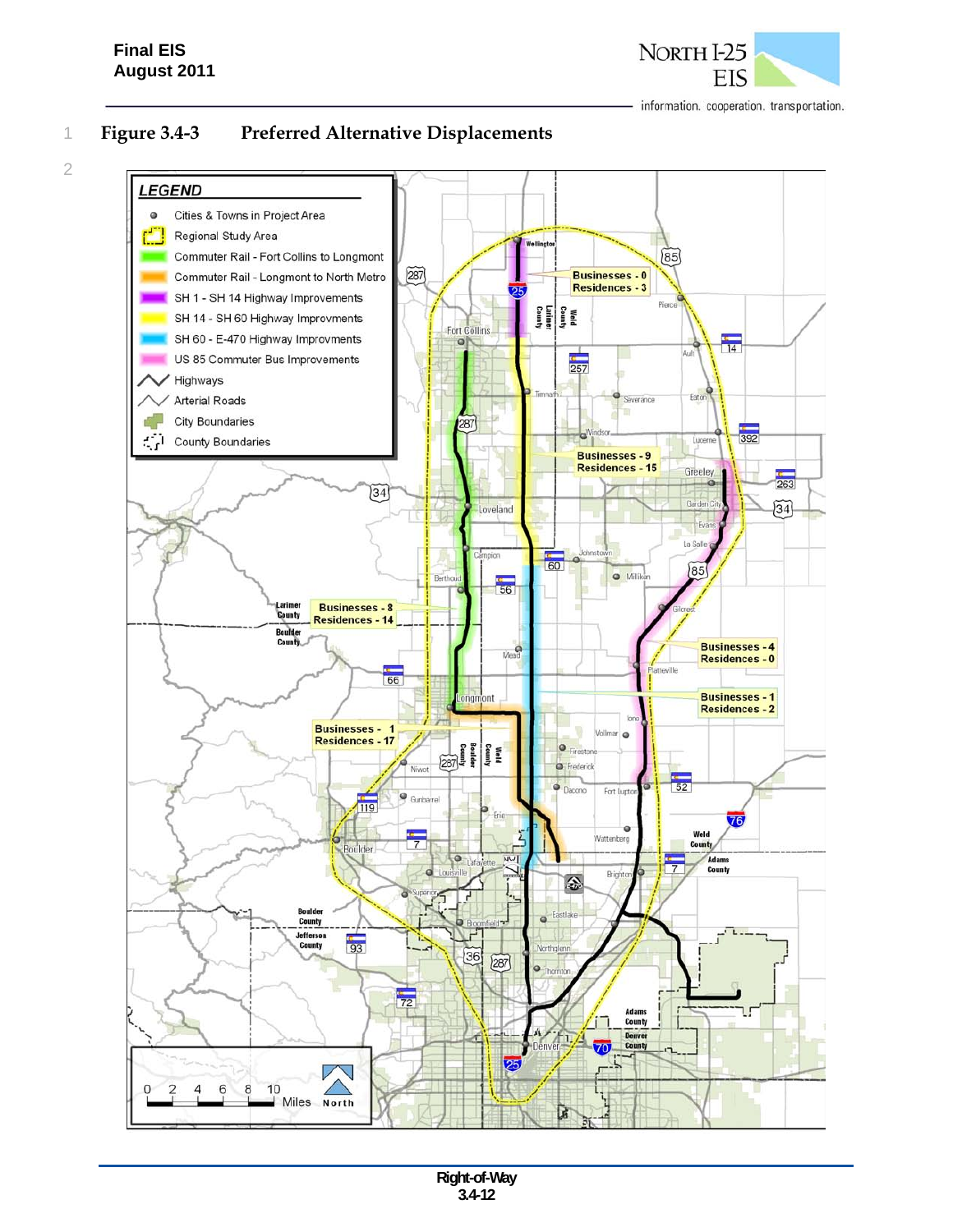

### *Comparison of Package A, Package B, and Preferred Alternative Displacement Impacts*

 **Table 3.4-8, Table 3.4-9,** and **Table 3.4-10** summarize the number of business and residential 4 property displacements associated with Package A, Package B, and the Preferred Alternative. Of the three packages, Package A would require more business and residential relocations than Package B and the Preferred Alternative. This is due in large part to the inclusion of

double-track commuter rail in Package A.

# *Availability of Replacement Residential and Commercial Properties*

 Market data for replacement properties was collected from a variety of sources including commercial real estate firms, residential multi-listing services, and city and county websites. The data and subsequent analysis indicates a sufficient number of comparable replacement homes and business sites at similar values and in the same general areas are available at this time to accommodate relocatees. Regarding potential future conditions, residential building permits remain steady and market emphasis on affordable housing remains high. Prior to relocation, a relocation analysis will be prepared that will enable the relocation

 activities to be planned so that the problems associated with the displacement of individuals, families, businesses, and nonprofit organizations are recognized, and solutions are developed 18 to minimize the adverse impacts of displacement. The scope of planning will be based on the complexity and nature of the anticipated displacing activity, including the evaluation of program resources available to carry out timely and orderly relocations. The relocation study will include

- the following:
- $22 \rightarrow$  A current estimate of the number of households to be displaced, including information such as owner/tenant status, estimated value and rental rates of property to be acquired, family characteristics, and special consideration of impacts on minorities, the elderly, large families, and the handicapped, when applicable.
- $26 \rightarrow$  An estimate of the number of comparable replacement dwellings in the area (including 27 price ranges and rental rates) that are expected to be available to fulfill the needs of displaced households. When an adequate supply of properties for displacees to be relocated into is NOT available, CDOT must take actions or make assurances to address the inadequate supply before it can start any relocation activities.
- **An estimate of the number, type, and size of businesses and nonprofit organizations to be** displaced and the approximate number of employees that may be affected.
- **EX** Consideration of any special advisory services that may be necessary from CDOT or any other implementing agency.

# **3.4.3 Mitigation Measures**

# **3.4.3.1 ACQUISITION**

 For any person(s) whose real property interests may be impacted by this project, the acquisition of those property interests will comply fully with the *Uniform Relocation Assistance and Real Property Acquisition Policies Act of 1970, as amended* (Uniform Act). The Uniform Act is a federally mandated program that applies to all acquisitions of real property or displacements of persons resulting from Federal or federally assisted programs or projects. It was created to provide for and insure the fair and equitable treatment of all such persons. To

further ensure that the provisions contained within this act are applied "uniformly," CDOT